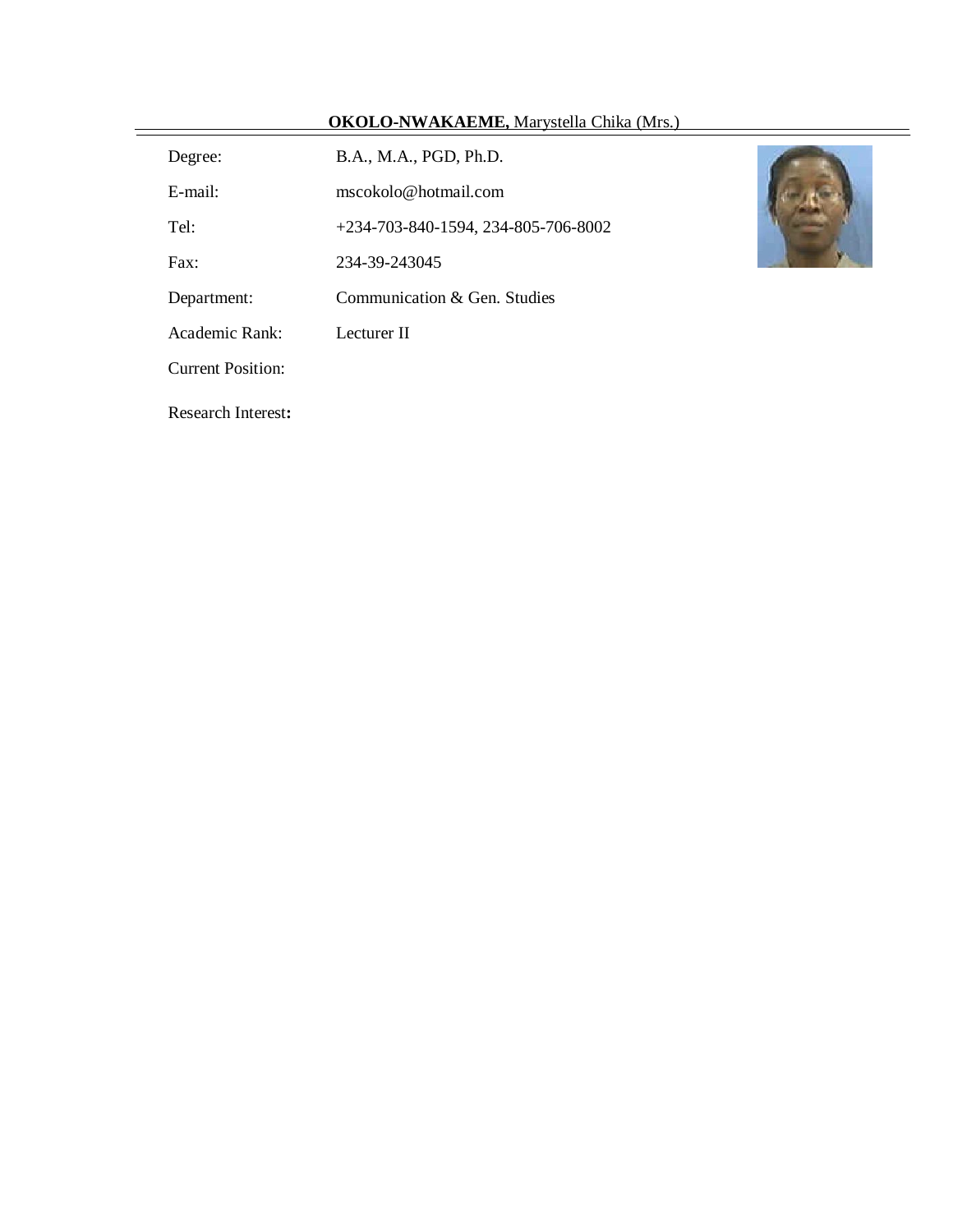#### **ACADEMIC DEGREES WITH DATE**

- Ph.D., 2004
- M.A., 1993
- B.A.., 1989

## **INSTITUTIONS ATTENDED WITH DATE**

- University of Ibadan, Ibadan, 2004
- University of Calabar, Calabar, 1993
- University of Calabar, Calabar, 1989

### **MEMBERSHIP OF PROFESSIONAL BODIES**

- Council for the Development of Social Science Research in Africa (CODESRIA).
- Association of Nigerian Authors (ANA).
- Civitella Ranieri Fellow, Italy.

### **PRIZES, HONOURS, NATIONAL AND INTERNATIONAL RECOGNITION**

- Laureate Interventions Series Essay Competition 2008
- Doctoral Thesis Prize 2005
- Bursaries for Artists 2004- 2005
- Short story competition 'Prize for 'Those Days'. 1998
- The Source Magazine, Lagos, "Staff of the Season"1997
- University of Calabar, Best Hall Sports Coordinator,1988-1989
- University of Calabar, Sports Lady of the Year 1988

## **COURSES TAUGHT**

Undergraduate

- Introduction to Philosophy
- Introduction to Logic
- Philosophy, Language and Communication
- Philosophy and Literature
- Philosophy of the Social Sciences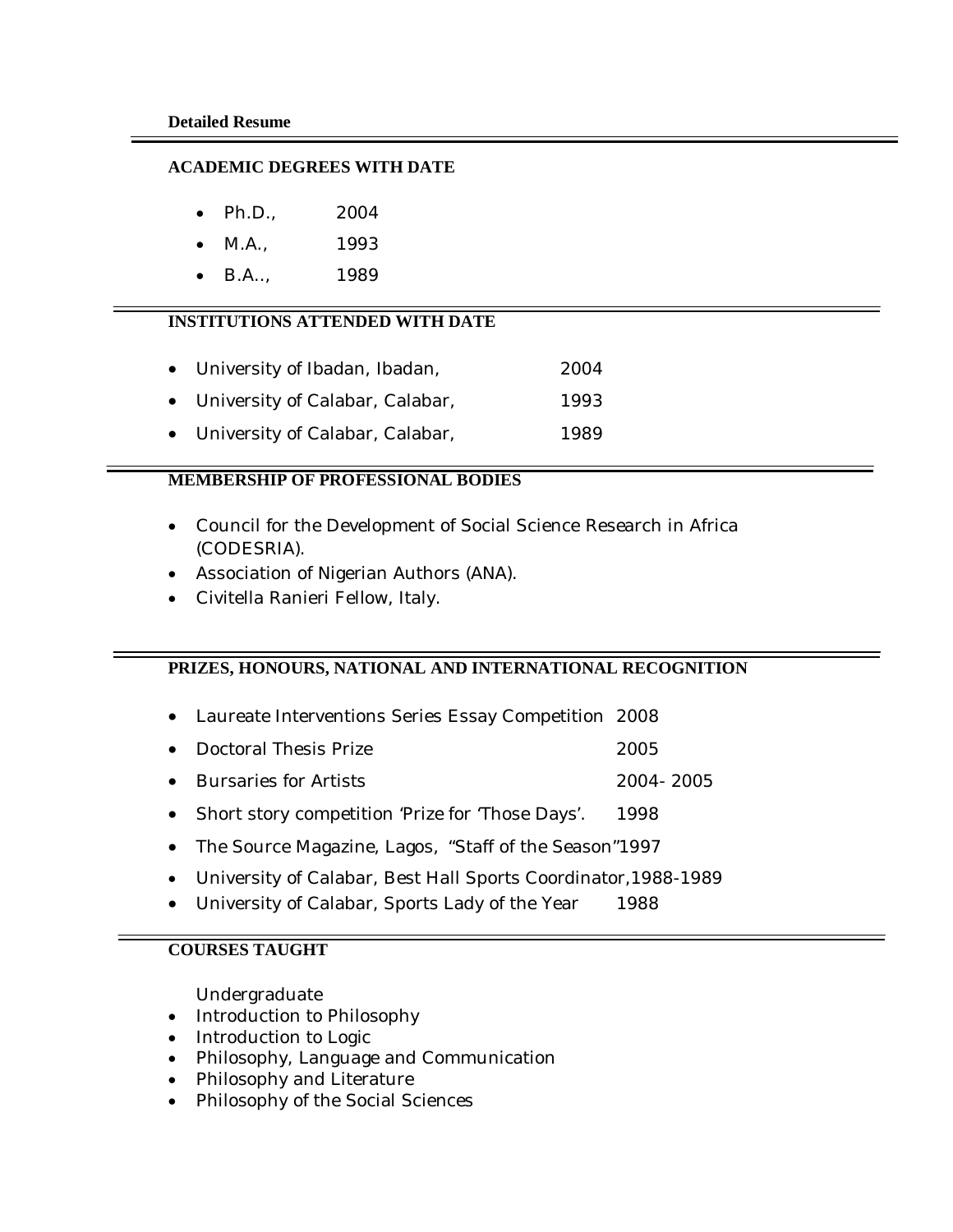- Logic and History of Science Postgraduate Diploma
- Public Relations **Masters**
- Public Relations
- Philosophy, Language and Communication

## **RESEARCH CONDUCTED**

## **PUBLICATIONS**

## **Thesis Dissertation**

- i**.** B.A. Project Entitled "In Search of An African Philosophy".
- ii**.** M.A. Dissertation Entitled "Ontology and the Verification Principle".
- iii. PDG Dissertation Entitled "PR Practice in Nigerian Universities: UI as case study".

iv. Ph.D. Dissertation – Entitled "Exploring Literature as Political Philosophy through a Comparative Study of Chinua Achebe and Ngugi wa Thiong'o".

### **Journal Articles**

- 1. Okolo, M.S.C., (2005), 'Reassessing the impact of Colonial Languages on the African identity for African development' *Africa Media Review*, Vol. 13(2) 85 – 103.
- 2. Okolo, M.S.C., (2005), 'Ngugi's Marxist Aesthetics: A Philosophical Reimaging of *Petals of Blood*, *The African Literary Journal*, ALJ B5, 124 – 140.

### **Books**

3. Okolo, M.S.C., (2007), *African Literature as Political Philosophy*, Dakar: CODESRIA Books; London and New York: Zed Books.

4. Okolo, M.S.C., (1996), *Winds on my mind,* Lagos: Mace Associates; Ibadan: Edge Global Concepts (2004 revised edition).

## **Chapters in a Book**

5. Okolo, M.S.C., (2006),'Re-establishing the basis of social order in Africa: a reflection on Achebe's reformist agenda and Ngugi's Marxist aesthetics', in *Intellectuals and African Development: Pretension and Resistance in African Politics,* London and New York: Zed Books; Pretoria: UNISA Press Pp. 31 – 48.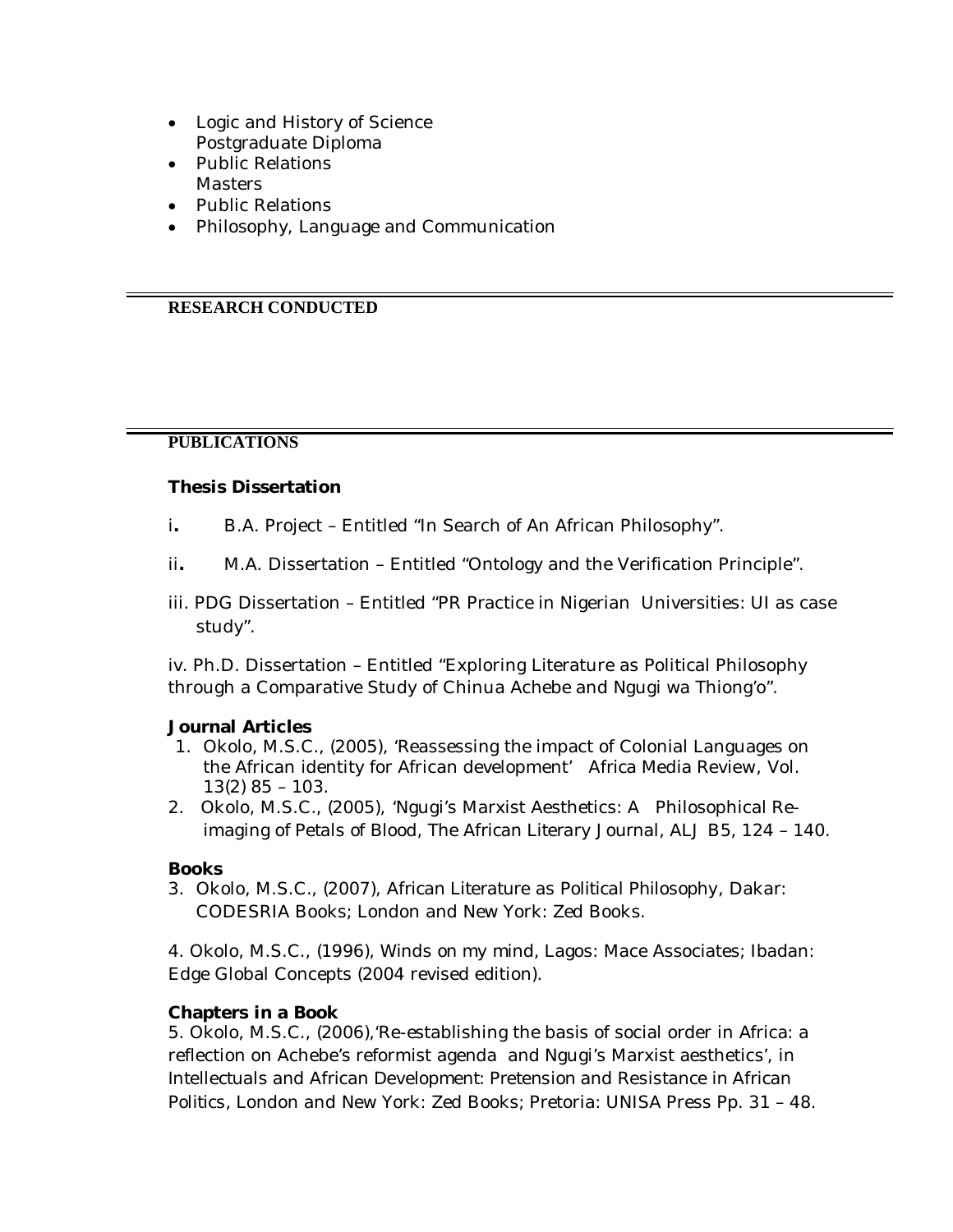6. Okolo, M.S.C., (2000), 'ThoseDays…' in *Little Drops 2: An Anthology of Contemporary Nigerian Short Stories,* Ibadan: Spectrum. Pp. 10 – 33.

7. Okolo, M.S.C., (2000), *'*A suspended Elegy' and 'Still born' *25 New Nigerian Poets,* Berkeley, California: Ishmael Reed Publishing. Pp. 6 – 7.

8. Okolo, M.S.C., (1997), 'Little Old Girl' in *Inkwells*, Lagos: Association of Nigerian Authors. Pp. 70 – 75.

9. Okolo, M.S.C., (1996), 'Beyond our Ken', 'echoes of silence', and 'Fumes of decay' in *For Ken, For Nigeria,* Lagos: Service and Service international.

## **Others**

10. Okolo, M.S.C., (2006), 'Exile', *Civitella Ranieri .*

11. Okolo, M.S.C., (2004), *Leaps of Faith,* Lagos: Hybun Publications International.

12. Okolo, M.S.C., (1996), 'Meridians of Ash' *ANA Review*.

13. Okolo, M.S.C., (1996), 'Painful route', 'Rabalac', and 'A Suspended Elegy', *The Post Express.*

## 16. **Work submitted for Publication**

1. Okolo, M.S.C., 'Contesting the African Public Sphere: A Philosophical Re-Imaging of Power and Resistance in Ngugi's *Wizard of the Crow'.* 

2. Okolo, M.S.C., 'Responding to the imperatives of decolonizing the Social Sciences in Africa: A Philosophical contribution.'

## **Conferences and Workshops attended and Papers presented**

1. Okolo, M.S.C.,(2008)'Contesting the African Public Sphere: A Philosophical Re-Imaging of Power and Resistance in Ngugi's *Wizard of the Crow.'* A Paper presented at CODESRIA 12th General Assembly, Yaounde, Cameroun.

2. Okolo, M.S.C., (2008)'Responding to the imperatives of decolonizing the Social Sciences in Africa: a philosophical contribution. A Paper presented at First International Colloquium for CODESRIA Interventions Series Essay Competition, Dakar, Senegal.

- 3. Okolo, M.S.C., (2005) 'Reassessing the impact of Colonial Languages on the African identity for African development'. A Paper presented at CODESRIA 11<sup>th</sup> General Assembly, Maputo, Mozambique.
- 4. Okolo, M.S.C., (2003) 'Re-establishing the basis of social order in Africa: a reflection on Achebe's reformist agenda and Ngugi's Marxist aesthetics'. A Paper accepted for CODESRIA, 30<sup>th</sup> Anniversary, Dakar, Senegal.